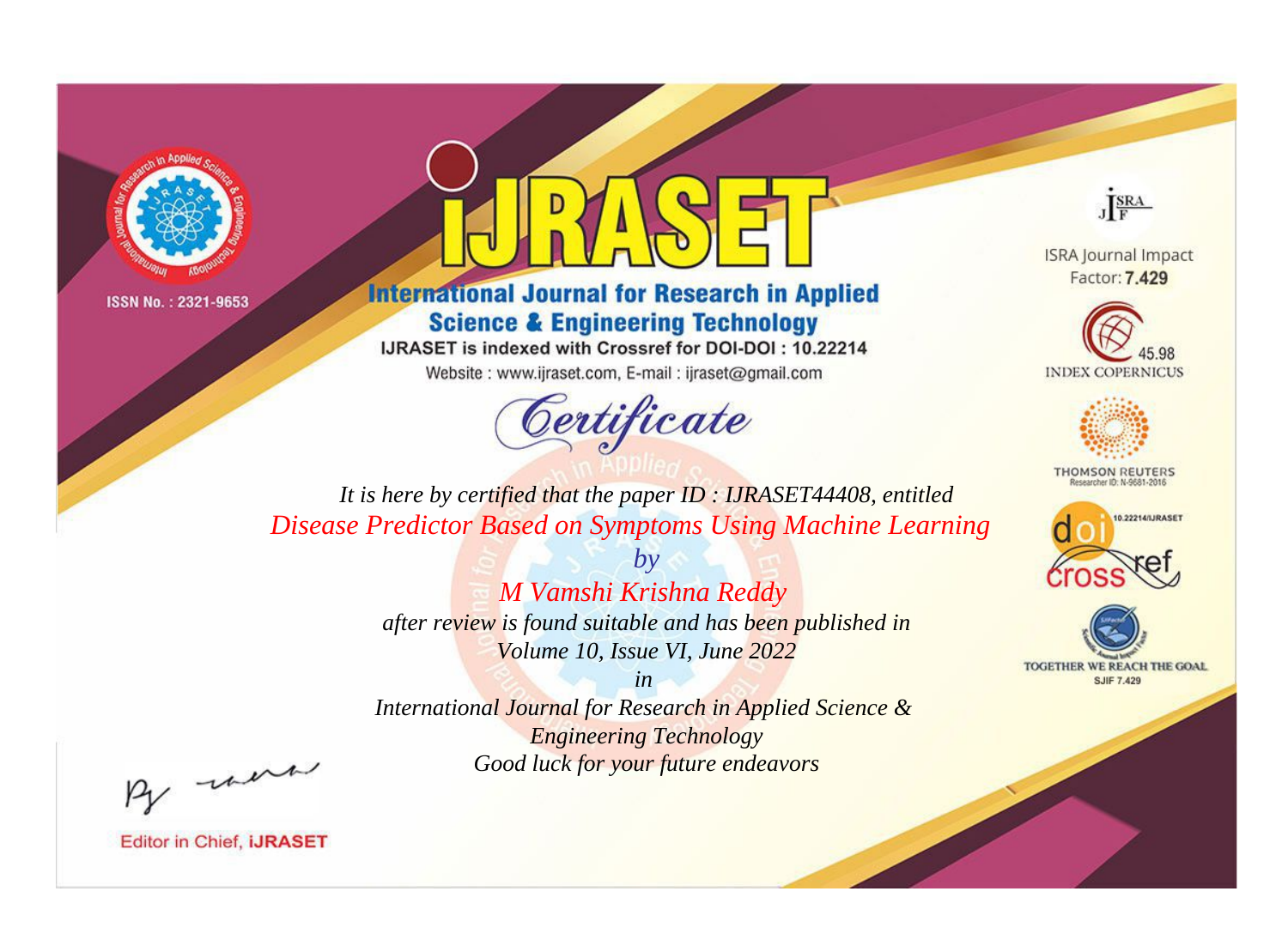



**International Journal for Research in Applied Science & Engineering Technology** 

IJRASET is indexed with Crossref for DOI-DOI: 10.22214

Website: www.ijraset.com, E-mail: ijraset@gmail.com



JERA

**ISRA Journal Impact** Factor: 7.429





**THOMSON REUTERS** 



TOGETHER WE REACH THE GOAL **SJIF 7.429** 

*It is here by certified that the paper ID : IJRASET44408, entitled Disease Predictor Based on Symptoms Using Machine Learning*

> *by G V P Sai Abhijith*

*after review is found suitable and has been published in Volume 10, Issue VI, June 2022*

*in* 

*International Journal for Research in Applied Science & Engineering Technology Good luck for your future endeavors*

By morn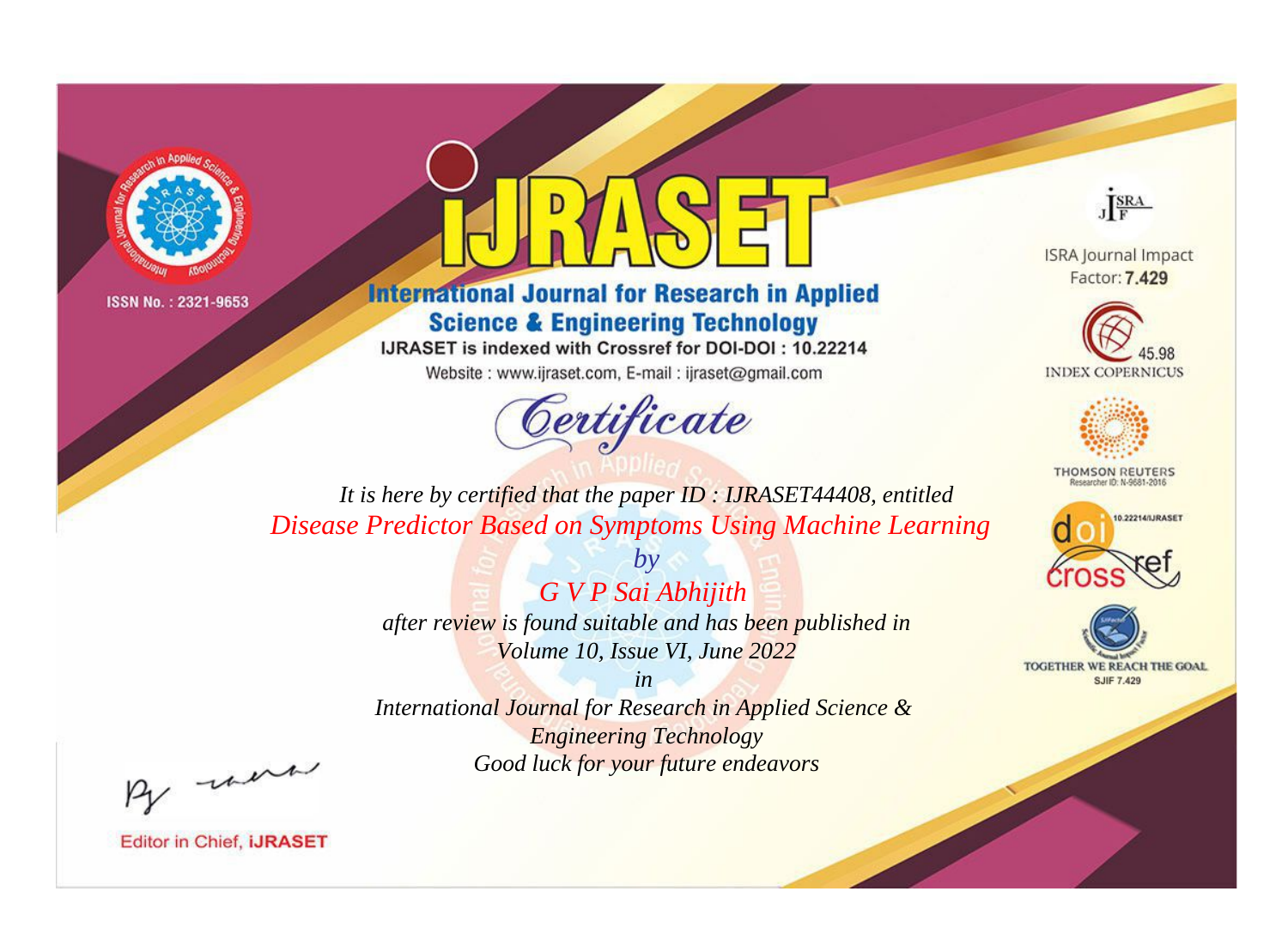



**International Journal for Research in Applied Science & Engineering Technology** 

IJRASET is indexed with Crossref for DOI-DOI: 10.22214

Website: www.ijraset.com, E-mail: ijraset@gmail.com



JERA

**ISRA Journal Impact** Factor: 7.429





**THOMSON REUTERS** 



TOGETHER WE REACH THE GOAL **SJIF 7.429** 

*It is here by certified that the paper ID : IJRASET44408, entitled Disease Predictor Based on Symptoms Using Machine Learning*

> *K Sai Nath after review is found suitable and has been published in Volume 10, Issue VI, June 2022*

*by*

*in* 

*International Journal for Research in Applied Science & Engineering Technology Good luck for your future endeavors*

By morn